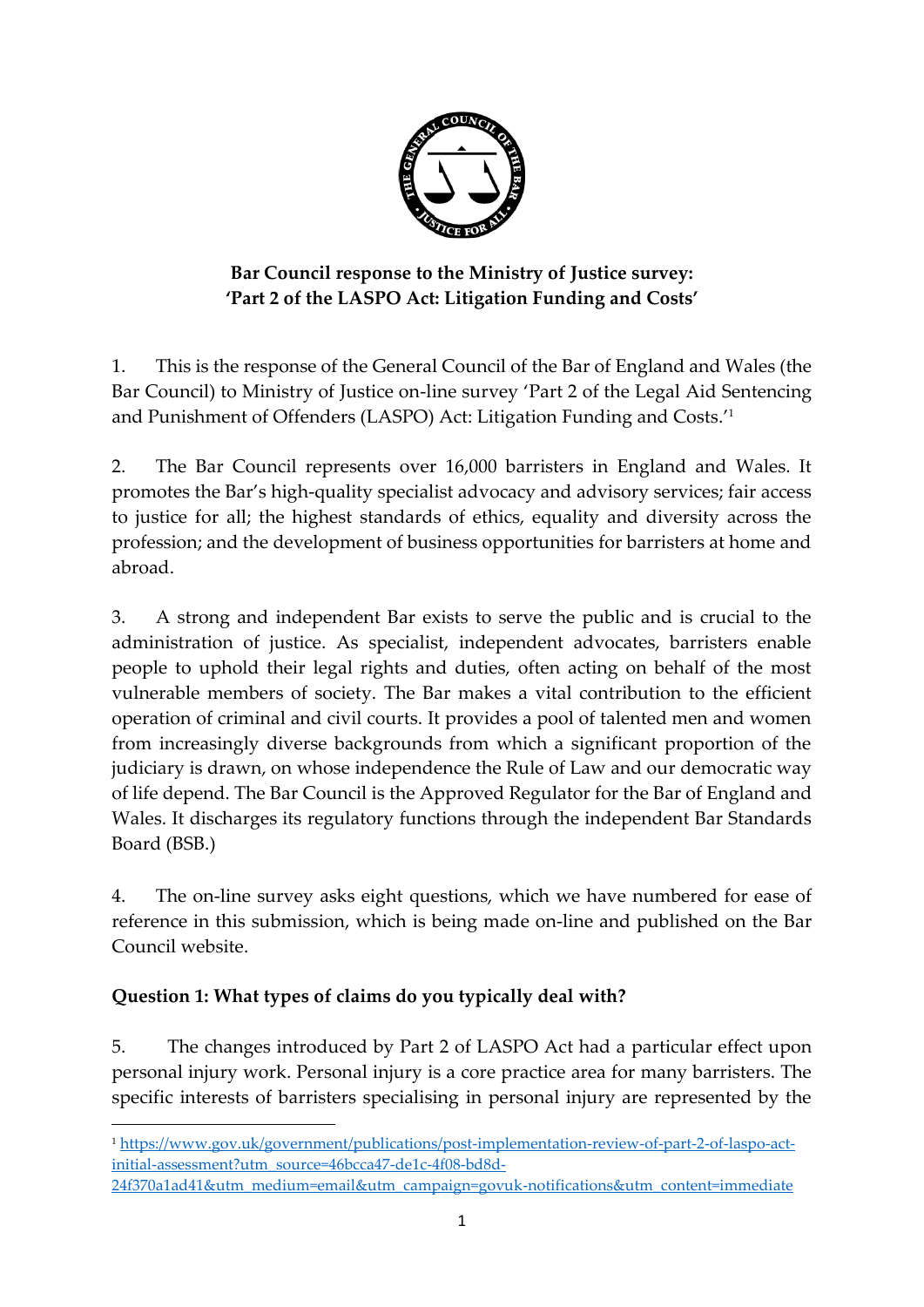Personal Injuries Bar Association (PIBA) who can be further consulted by the Ministry for their specialist expertise in matters relating to personal injury law.

6. The Bar Council and PIBA represent a broad community of barristers undertaking personal injury work at all levels of value, for claimants and defendants, including but not limited to road traffic accident (RTA), employers' liability accident (ELA), public liability, industrial disease, and accidents abroad. Medical negligence is a specific category of work which encompasses aspects of both personal injury and professional negligence and the interest of barristers undertaking this work is represented by the Bar Council, PIBA, and the Professional Negligence Bar Association (PNBA).

### **Question 2: How long have you been in that role/dealing with that type of claim?**

7. See above.

 $\overline{a}$ 

**Question 3: Section 44 abolished the recoverability of Conditional Fee Agreement success fees. In your experience what have been the impacts of this reform, and the regulations made under it?**

8. The experience of our members differs widely.

9. Most personal injury barristers work for both claimants and defendants, so the effect of the loss of recoverability does not have the same impact as it will have on solicitors' firms or those barristers undertaking only or predominantly claimant work.

10. Through its Remuneration Committee, the Bar Council works closely with PIBA in relation to personal injury work undertaken under Conditional Fee Agreements (CFAs), including providing guidance and technical assistance for barristers working under CFAs, including providing draft agreements.<sup>2</sup>

11. The Bar Council does not possess statistical evidence in relation to the impact of the loss of recoverability, but the feedback we have received from members and from discussions with representatives of PIBA and PNBA informs our understanding of the general position.

12. Prior to the implementation of LASPO it had been anticipated that competition would result in solicitors not seeking payment of success fees from the lay client, but by and large that has not been our experience. Generally, the usual position is that the solicitor claims a success fee from the client subject to the statutory cap.

<sup>2</sup> <http://www.barcouncilethics.co.uk/subject/privately-funded-civil-litigation/>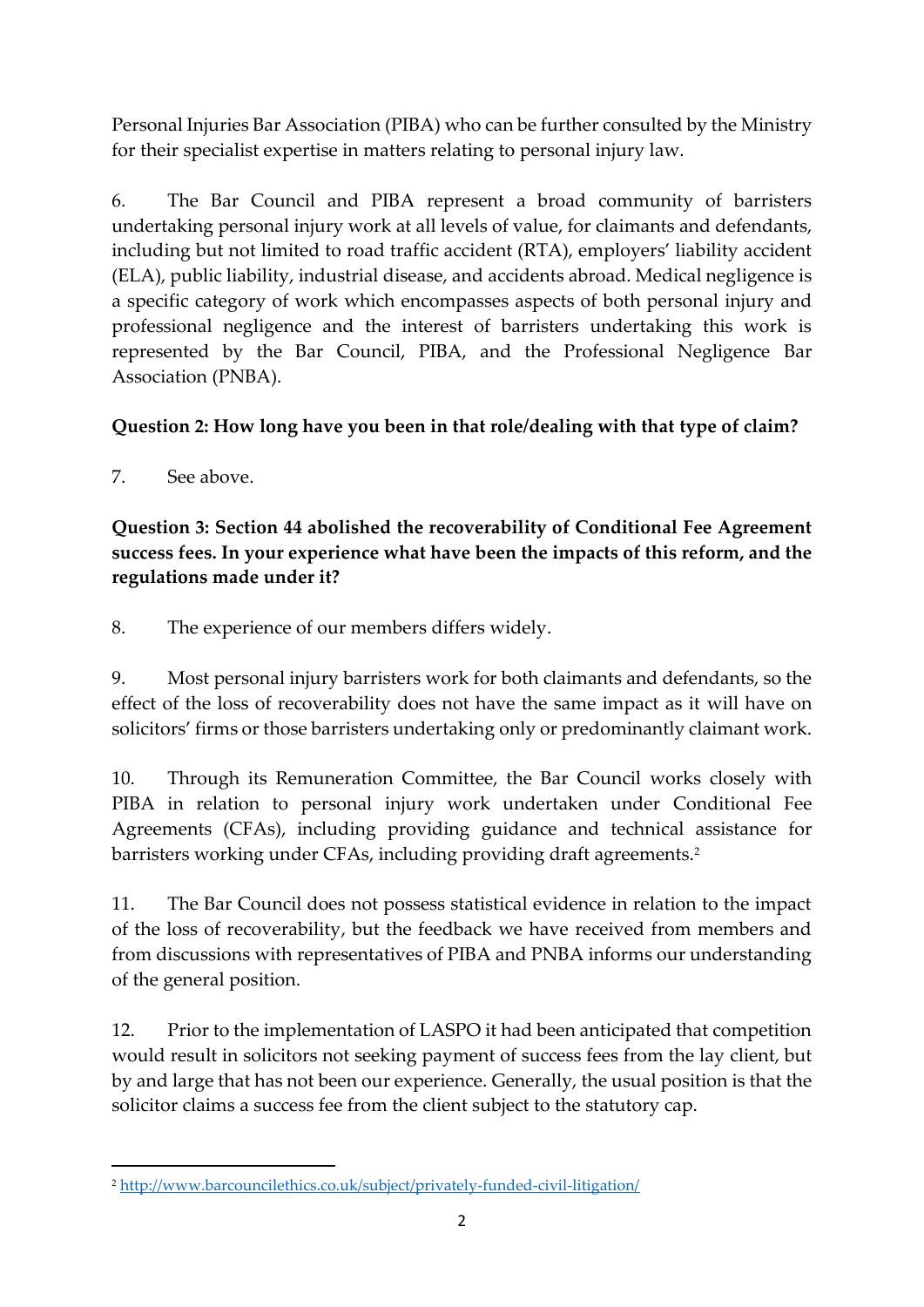13. Most PI and medical negligence work undertaken by barristers is under the APIL/PIBA agreement – currently APIL/PIBA 9.<sup>3</sup>

14. APIL/PIBA 9 provides an option for counsel to be paid a success fee or not. Anecdotal evidence provided to the Bar Council is that many, and probably most, solicitors do not agree for counsel to be paid a success fee.

15. A further provision of APIL/PIBA 9 provides that in the event of success, any of counsel's fees not recovered *inter partes* shall be paid by the solicitor. This clause is important as, in many cases, counsel's loss of success of fees is mitigated to some extent by the contractual right to recover base fees from the solicitor.<sup>4</sup> However, solicitors' practice differs widely in relation to this clause. The essential problem is that payment of any of counsel's unrecovered fees will have to come either out of solicitor's profit costs or the lay client's damages. An increasing number of solicitors do not accept a contractual obligation to pay counsel's unrecovered fees. In these circumstances, counsel's entitlement to costs is limited to *inter partes* costs recovery: "an eat what you kill agreement".

16. Anecdotal evidence provided to the Bar Council suggests a significant decline in income for barristers undertaking personal injury work. Measuring the effect of recoverability on income is problematic because of the impact of other reforms; in particular, the introduction of fixed fees in the fast track and the expansion of the portal which has resulted in a decline of work to the Bar particularly at the junior end.

**Question 4: Section 46 abolished the recoverability of after the event (ATE) insurance premiums (except in relation to clinical negligence expert reports). Qualified One Way Costs Shifting (QOCS) was introduced in its place in personal injury claims. In your experience what have been the impacts of this reform?** 

17. Our experience is that After the Event Insurance is still widely used in PI cases, in particular, to cover the costs of disbursements.

18. Discussions with our members have revealed the following concerns about the current operation of QOCS:

i.) There is a concern that allegations of fundamental dishonesty are being made in inappropriate cases, causing unnecessary additional time and expense in response.

**<sup>.</sup>** <sup>3</sup> <http://www.piba.org.uk/documents>

<sup>4</sup> APIL/PIBA 9 is a contract between solicitor and counsel following the introduction of standard contractual terms in January 2013. However, some solicitors, including some large claimant firms do not enter agreements on contractual terms and counsel does not have the right to enforce the contractual obligation for payment of fees.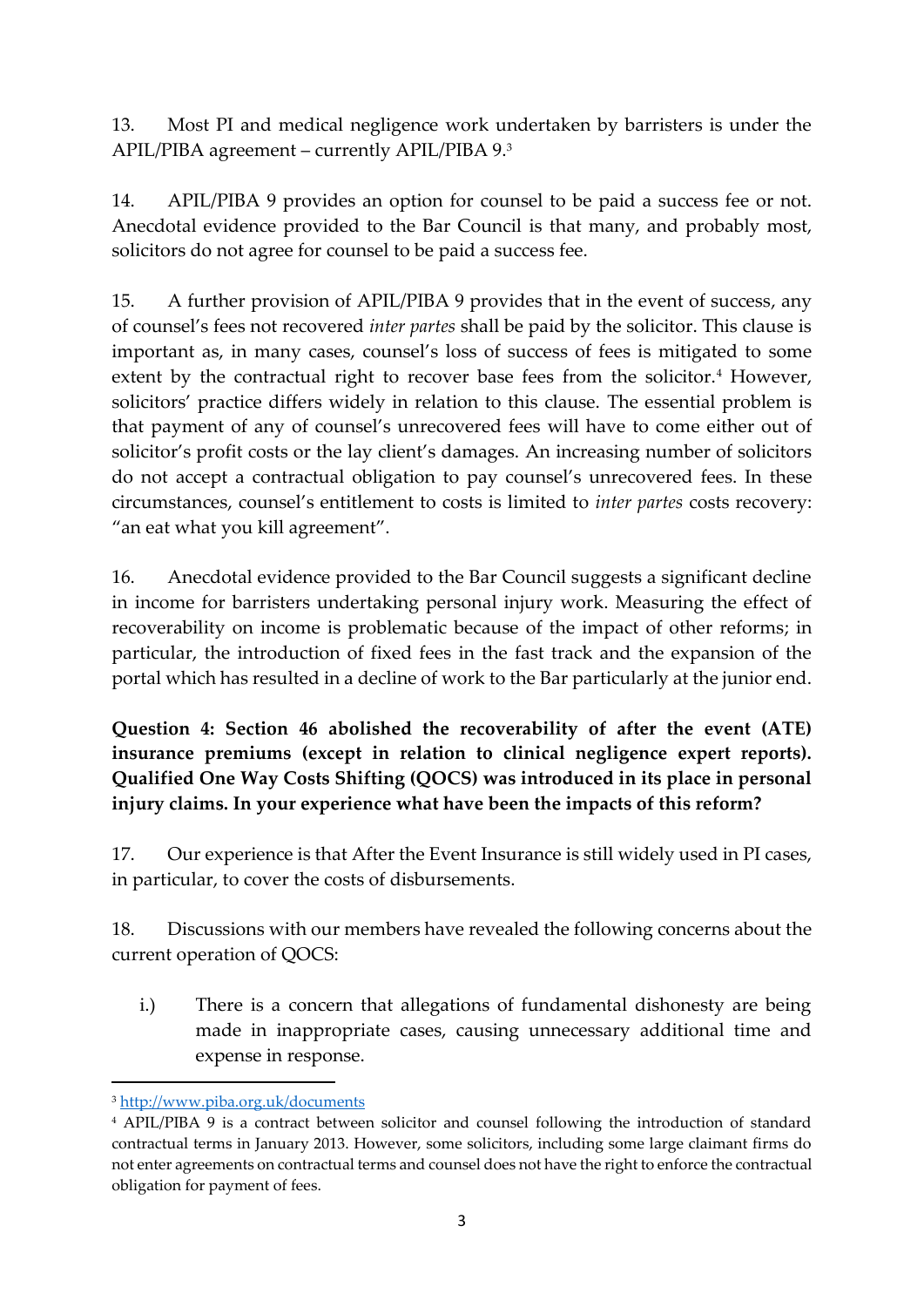- ii.) Interlocutory costs awarded against successful claimants can still be recovered by defendants. There is a concern that this is affecting behaviour. Claimant's representatives are unwilling or unlikely to make applications when there is a risk of defendants being awarded costs, as those costs will have to be met from the client's damages under the QOCS rules. Courts also have the jurisdiction to make orders for set off in respect of costs orders with the consequence that the adverse costs are paid, in effect, by the solicitor, out of profit costs. The result is that there can be some reluctance on the part of the claimant's representatives to make applications when an adverse cost order is likely, for example, to amend the particulars of claim.
- iii.) The judgment in *Cartwright v Venduct Engineering Ltd* [2018] EWCA Civ 1654 (CA) is significant. The definitive ruling that in multiple defendant cases, a 'successful' defendant can recover its costs when the claimant succeeds against another defendant will have an impact on behaviour. The potential loss of the QOCS shield against a 'successful' defendant in multi-party cases is likely to have a significant impact on claimant behaviour, but the impact may be reduced by the use of Tomlin orders when the claim is settled against other defendants, or the use of *Sanderson* or *Bullock* letters pre-action.

#### **Question 5: Section 45 introduced Damages Based Agreements as a funding method for civil cases. In your experience what have been the impacts of this reform?**

19. There has been no real take-up of DBAs in personal injury and medical negligence work.

20. There is some very limited use of DBAs in commercial work, but a more common feature of chancery and commercial work where some form of contingency agreement is used is a 'discounted' CFA.

21. DBAs are widely used in employment cases, particularly by solicitors. The Bar's experience of DBAs in the employment field is varied: in some cases, counsel will also work under a DBA; in other cases, counsel will enter into a CFA or discounted CFA. In employment matters where there are very limited *inter partes* costs orders made, there is no risk of the DBA being challenged by the paying party as there is in non-employment matters. It is the threat of a legal challenge to the lawfulness/enforceability of the DBA which imposes a bar on most barristers otherwise willing to pursue claims under a DBA.

22. General uncertainty over the drafting of a DBA agreement under the Damages Based Agreement Regulations 2013 led the Bar Council to advise members that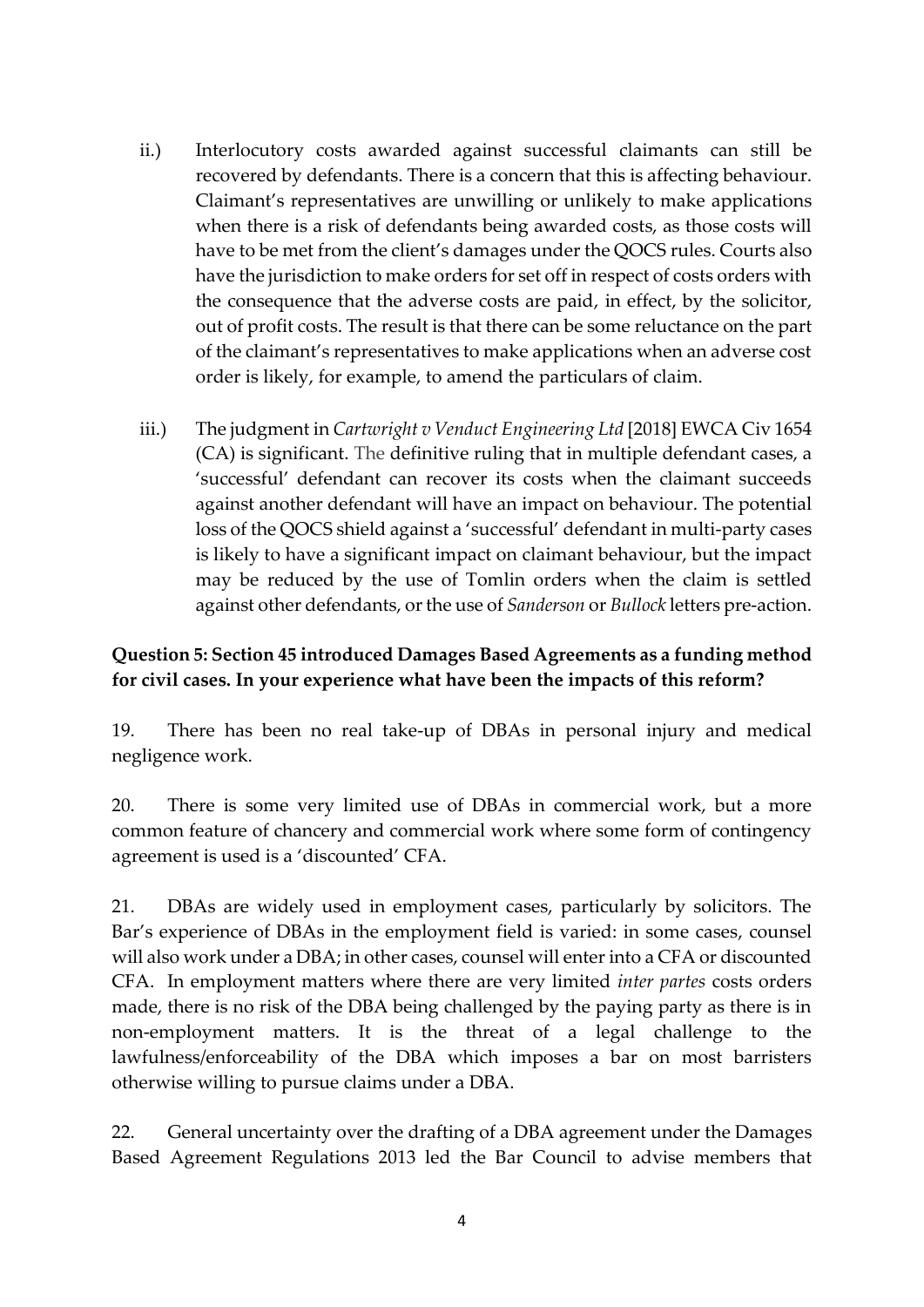particular care had to be taken in drafting a DBA Agreement.<sup>5</sup> As the impact of a finding of unenforceability is so dramatic (no costs at all are recoverable by the barrister) very few barristers are prepared to risk of entering into a DBA even if the case is deserving.

23. This is not an acceptable state of affairs. The Bar Council has been urging the government to undertake reform to this area ever since the DBA regulations were first promulgated. It is very disappointing that still no reform has come about. The message from the Bar Council, supported by the senior judiciary, in calling for reform has gone unanswered. Now is the time for the government to act and bring about speedy reform to this area.

24. It is vital for a system intending to provide wider access to justice that the tools enabling such wider access are workable and fit for purpose. The current DBA Regulations 2013 are not fit for purpose.

25. The Civil Justice Council report (2015)<sup>6</sup> highlights the areas of concern.

26. The Bar Council is willing to provide as much assistance as is necessary to ensure that the Regulations are amended in key areas to enable them to operate effectively.

27. Key areas include:

**.** 

- a. Making it clear that inter partes costs can be recovered during the course of an action even if the claim subsequently fails – mirroring the operation of CFAs
- b. Allowing for some payment in lieu of work done in the event of client termination of the DBA
- c. Allowing for greater flexibility in the use of DBAs, modelling the CFA approach of discounted CFA agreements.

28. Particular concerns arise in relation to cases involving either CFA or DBA where counsel is instructed on a Direct Access basis and in July 2018, the Direct Access Panel published a notice on "CFAs and DBAs in Public Access Cases".<sup>7</sup>

<sup>&</sup>lt;sup>5</sup> [http://www.barcouncilethics.co.uk/wp-content/uploads/2017/10/201710\\_cfa\\_and\\_dba\\_faqs.pdf](http://www.barcouncilethics.co.uk/wp-content/uploads/2017/10/201710_cfa_and_dba_faqs.pdf)

<sup>6</sup> [https://www.judiciary.uk/publications/the-damages-based-agreements-reform-project-drafting-and](https://www.judiciary.uk/publications/the-damages-based-agreements-reform-project-drafting-and-policy-issues/)[policy-issues/](https://www.judiciary.uk/publications/the-damages-based-agreements-reform-project-drafting-and-policy-issues/)

<sup>7</sup> [http://www.barcouncilethics.co.uk/wp-content/uploads/2018/07/CFAs-and-DBAs-on-Public-](http://www.barcouncilethics.co.uk/wp-content/uploads/2018/07/CFAs-and-DBAs-on-Public-Access.pdf)[Access.pdf](http://www.barcouncilethics.co.uk/wp-content/uploads/2018/07/CFAs-and-DBAs-on-Public-Access.pdf)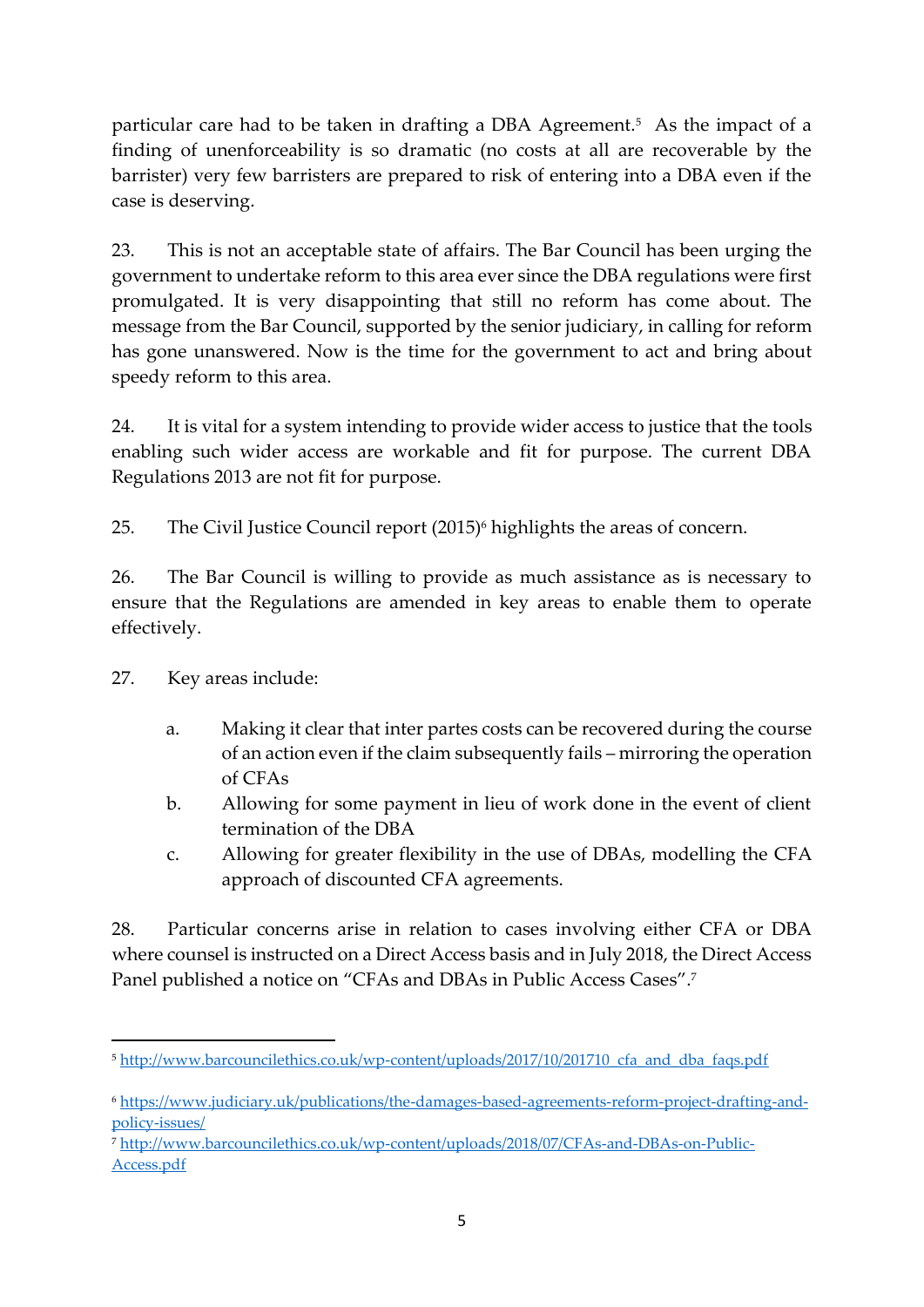**Question 6: Section 55 reformed Part 36 offers to settle. The statutory change introduced by LASPO Part 2 was primarily that where defendant fails to beat a claimant's offer, the claimant's recovery should be enhanced by 10%. In your experience, what have been the impacts of this reform, and the regulations made under it?**

29. The Bar Council welcomes the change to Part 36.

30. Our experience is that the changes to Part 36 are widely used by claimants.

31. The changes to Part 36 have made the claimants' Part 36 offers a more potent tactic, and this has been increasingly recognised by the courts in applying the rules.

## **Question 7: Sections 56-60 prohibited the payment of referral fees in personal injury cases. What have been the impacts of this reform?**

32. The Bar Council supports the abolition of the payment of referral fees but has no evidence to assist the evaluation of the impact of this reform.

### **Question 8: Overall, what has been your experience of the combined impacts of the LASPO Part 2 reforms?**

33. The Bar Council is not able to provide statistically verifiable evidence that would effectively measure the effects of LASPO, however, the following general points can be made:

- 1. The reform of success fees has largely resulted in a situation where counsel is working or a basis where he/she is not contractually entitled to recover success fees.
- 2. The recoverability of counsel's base fees has also been affected by changes to the rules limiting recoverability and, in particular, the reality that unrecovered fees will have to be paid out of client's damages or the solicitor's profit costs.
- 3. The global amount of work undertaken by the Bar in personal injury cases has also been affected by the introduction of fixed fees on the fast track and the expansion of the portal. This is a significant concern for the Bar Council and PIBA, particularly in relation to work to the junior Personal Injury Bar.
- 4. The wider reforms to civil litigation mentioned at 3 above make it difficult to measure the specific effects of LASPO to counsel's experience or on access to justice.